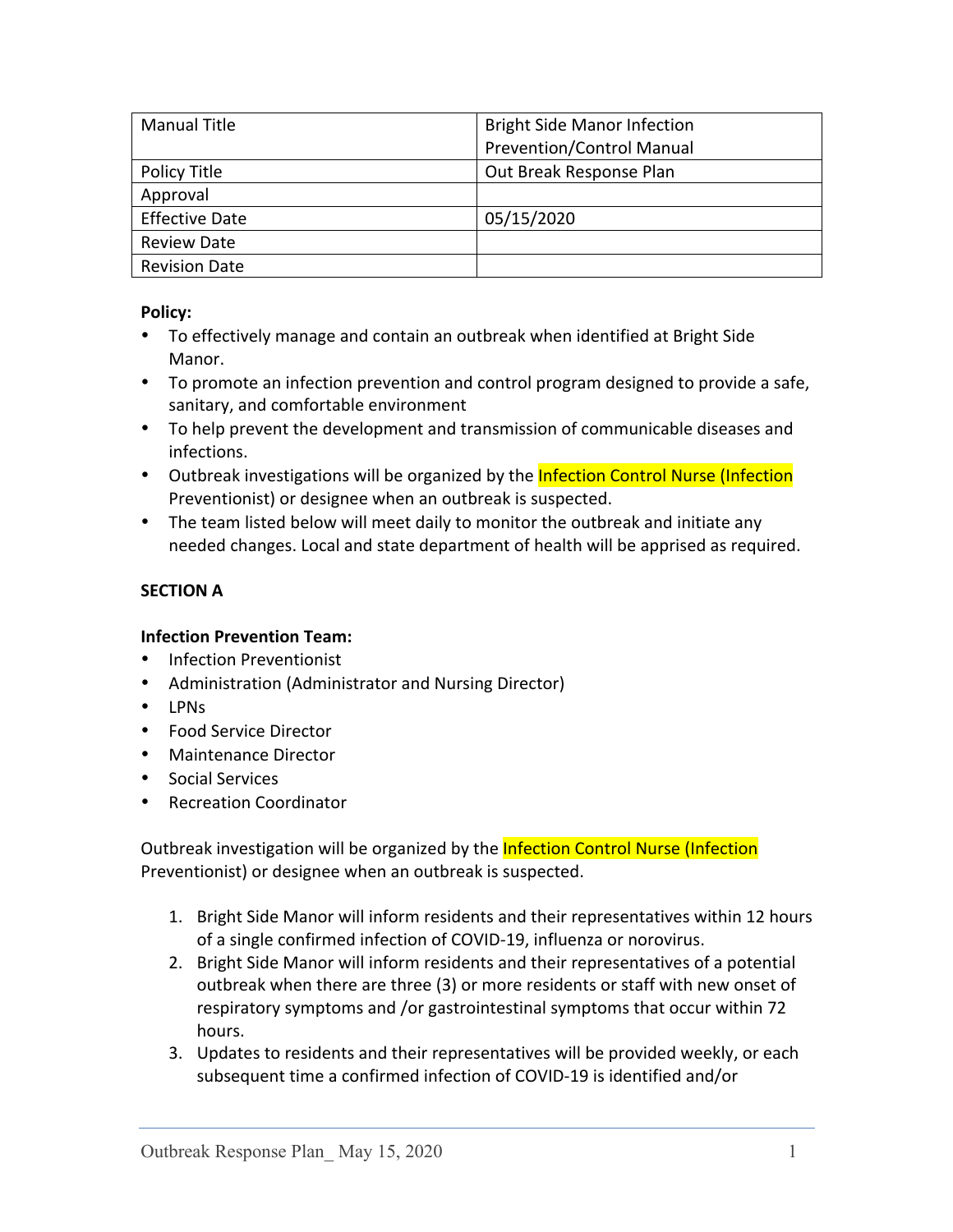whenever there are three (3) or more residents or staff with new onset of respiratory symptoms occurring within 72 hours.

- 4. Bright Side Manor's designee will include information on mitigating actions implemented to prevent or reduce the risk of transmission, including if normal operations in the nursing Center will be altered.
- 5. Immediate steps will be taken to the best of Bright Side Manor's ability to isolate symptomatic individuals from those who may be pre-symptomatic or under investigation and residents who do not have any symptoms to dedicated areas with dedicated staff.
- 6. Testing will be expansive and extensive facility-wide for COVID-19 and influenza.
- 7. Staff testing will also take place to stop the introduction, limit exposure to, and control the spread of these contagious diseases.

## **SECTION B**

#### **Procedure:**

According to defined clinical parameters or state regulations:

#### COVID-19

Two (2) residents/patients and/or staff in three (3) days become sick with these listed symptoms and at least one (1) of these has a positive test for COVID-19:

- 1. Confirm the existence of an outbreak:
	- a. Defined as one (1) LabID SARS-CoV-2 positive, that is an excess over expected (usual) level within Bright Side Manor (i.e., normal rate is 0% and is now (1) positive LabID result).
	- b. Symptoms: Fever, dry cough, shortness of breath, fatigue Elders may exhibit:
		- i. Increased confusion, worsening chronic conditions of the lungs, loss of appetite, and decreased fluid intake
		- ii. Less common: sore throat, headache
- 2. Bright Side Manor will implement facility-wide testing of residents and all facility staff.
- 3. If resident/patient(s) refuses to undergo COVID-19 testing, those individuals will be treated as a Person Under Investigation (PUI).
	- a. Nursing will document resident/patient's refusal and notify responsible representative of refusal to testing.
	- b. Resident/patient at any point in time may change their mind to testing at which time Bright Side Manor will proceed with testing this individual.
	- c. PUI: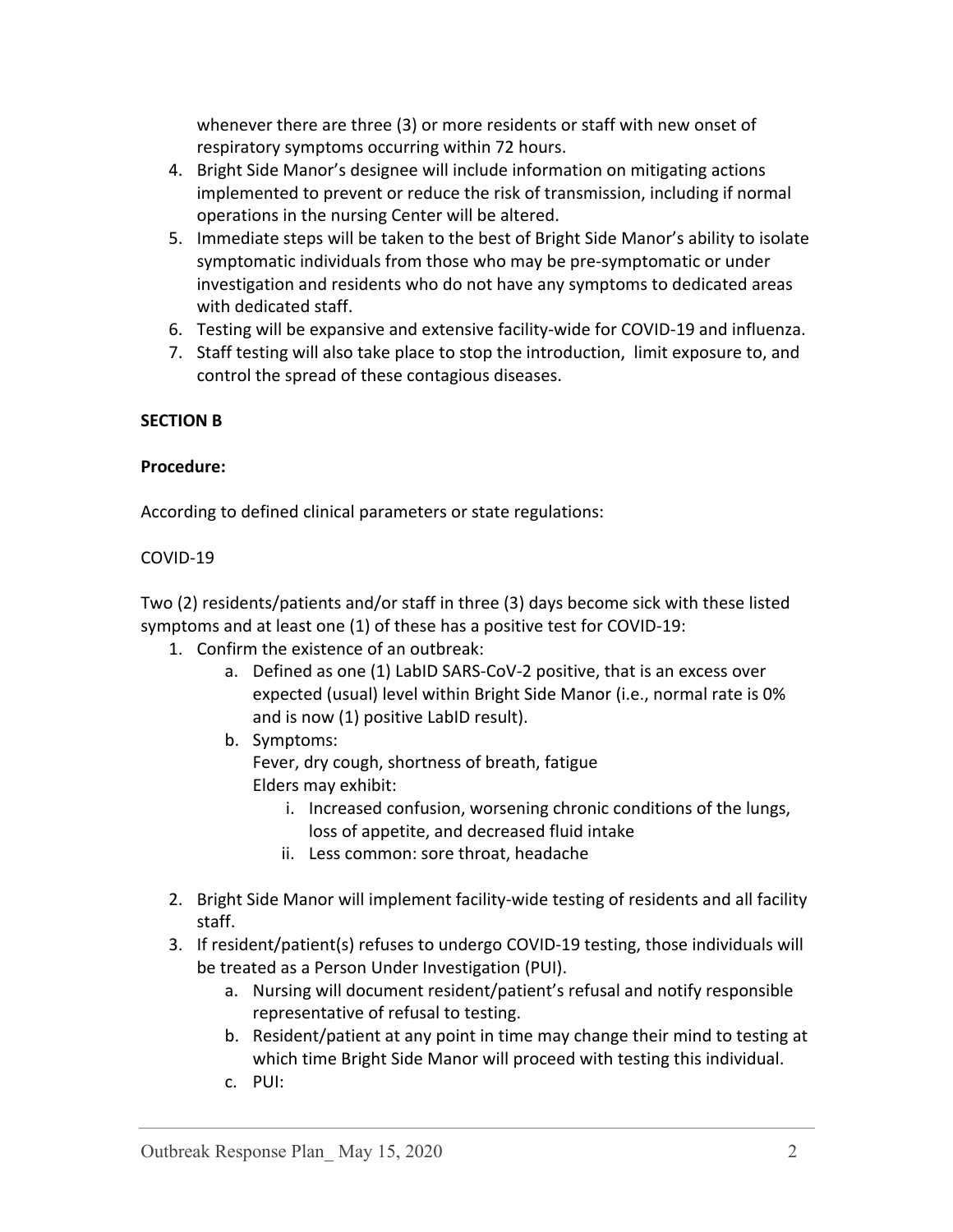- i. Resident/patient will be cohorted accordingly
- ii. Temperature monitoring will continue every shift
- iii. Onset of elevated temperature or other related symptoms consistent with COVID-19 will require immediate cohorting with symptomatic residents.

#### INFLUENZA:

**1.** Three (3) or more clinically-defined cases or one (1) or more laboratory Identified results for Influenza in Bright Side Manor within a 10-day period from October through May, will be viewed as an outbreak.

#### PNEUMONIA:

2. Two (2) or more with nosocomial cases of non-aspiration pneumonia within a 10-day period should be reviewed for outbreak potential.

## **SECTION C**

- 1. Develop a case definition based on symptoms, characterized by disease cases
	- a. What: the pathogen, site, and/or sign/symptoms
	- b. Who: the population in which cases are occurring
	- c. Where: the unit location of cases
	- d. When: length of time cases has been occurring
- 2. Create line listing and search for additional causes and cases
	- a. Review surveillance and lab reports
	- b. Obtain appropriate lab specimens as directed by the physician or state/local health department
- 3. Use appropriate line listing forms when symptoms are identified for both resident and staff:
	- a. Respiratory Line Listing, Gastroenteritis Line Listing
- 4. Organize data according to time, place, and person
	- a. Time: duration of the outbreak and pattern of occurrence
	- b. Place: develop location and onset of dates of cases
	- c. Person: evaluate characteristics that influence susceptibility such as age, sex, underlying disease, immunization history
	- d. Exposure by nursing staff, or other infected residents
- 5. Formulate likely cause
	- a. identify (organism) source and possible mode of transmission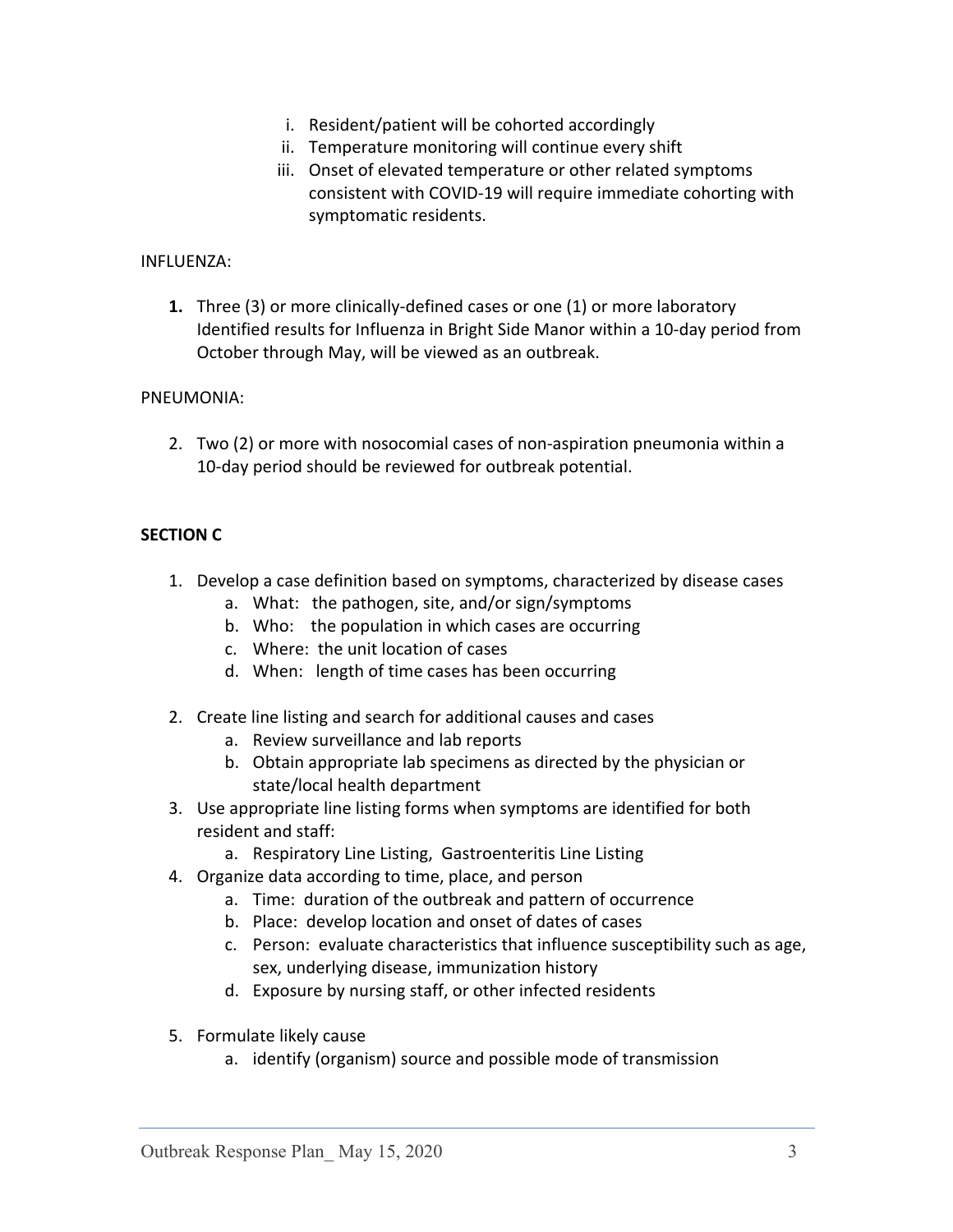### **Notify**

- Administrator
- Director of Nursing
- Primary Care Physicians treating Bright Side Manor residents
- Staff and department directors
- Family of the affected resident(s)
- Local/state health department, according to regulations
- Nursing will inform residents and their representatives within 12 hours of the occurrence of a single confirmed infection of influenza, COVID-19, or norovirus. Three (3) or more residents or staff with new onset of respiratory symptoms and /or gastrointestinal symptoms that occur within 72 hours. Resident(s) and their responsible representatives will be informed of possible outbreak within Bright Side Manor.
- Social Services and nursing will notify all residents' responsible representatives of outbreak either by phone, email and/or written letter weekly or more frequently as needed.

# **SECTION** D

- 1. Implement control measures based on sign, symptoms, diagnosis, mode of transmission, and location in Bright Side Manor. Measures may include:
	- a. Transmission-based precautions
	- b. Restricting visitors
	- c. Screening all employees for elevated temperatures and signs/symptoms
	- d. Restriction of affected residents from group activities
	- e. Suspending communal dining
	- f. Suspending admissions to specific areas of building
	- g. Suspending all admissions to Bright Side Manor if deemed necessary
	- h. Increased housekeeping, intensive environmental cleaning with frequent cleaning of high touch areas
	- i. Staff Coordinator will implement staffing contingency plan for possible change in staffing levels
- 2. Once all has been reviewed with administrator, Infection Preventionist, Medical Director and Nursing:
	- a. Conduct mandatory staff education
		- I. Hand hygiene
		- II. Outbreak disease symptoms
		- III. Reporting the occurrence of symptoms of resident and staff.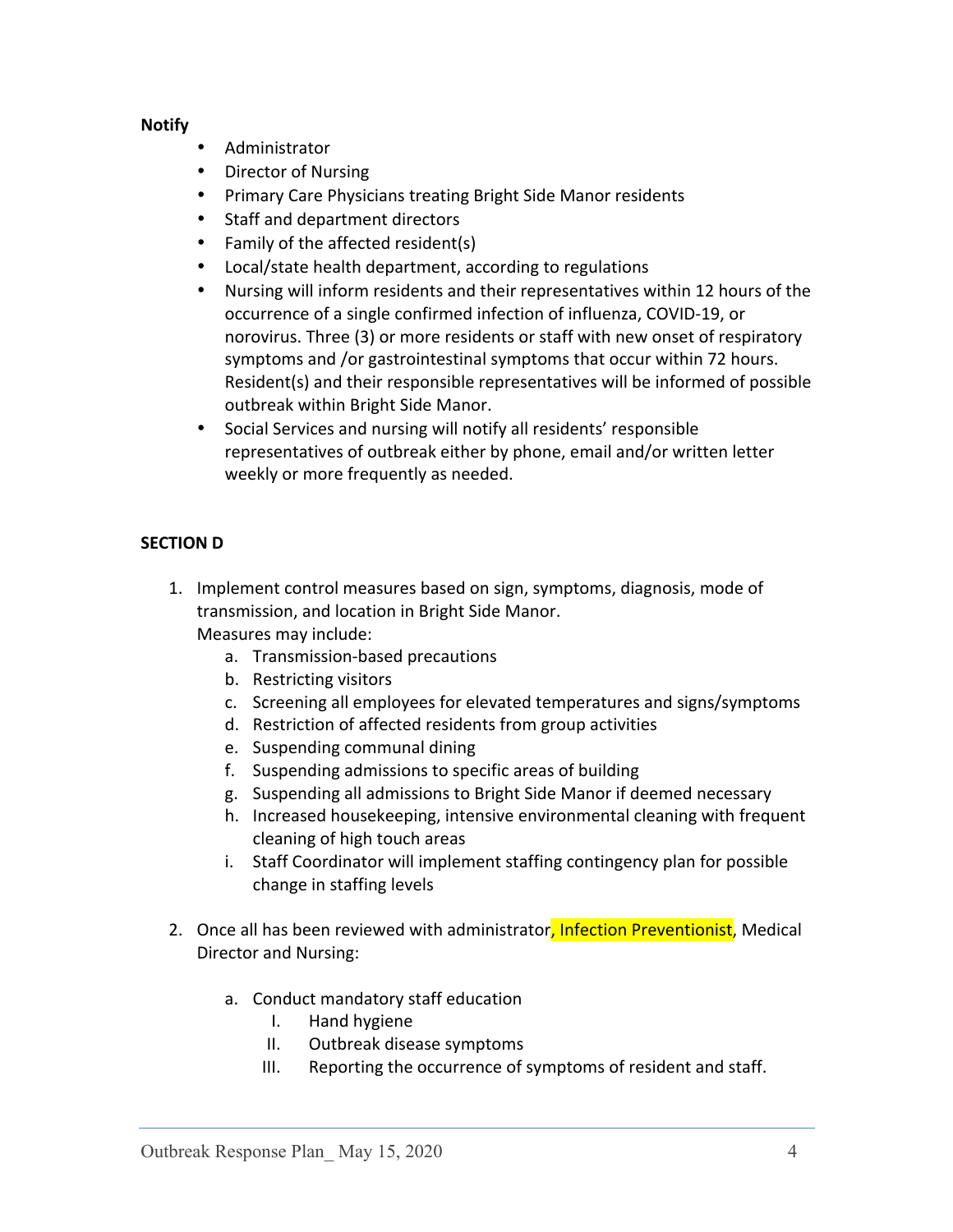- IV. Transmission-based precautions
- b. PPE will be made available in preparation for an outbreak
- c. Advise staff who are exhibiting symptoms to stay at home
- 3. Monitor for effectiveness of investigation and control measures until cases cease to occur or return to normal level
- 4. Compare group of uninfected residents with infected residents
- 5. Conduct care practice observation IF cause implies a breakdown in resident care practices.
- 6. Complete an Investigative Summary and submit a copy to
	- a. Nursing Director
	- b. Administrator
	- c. Primary Care Physicians, if applicable

Summarize data/information collected, include case definition, contact tracing, cause, and final evaluation of outbreak.

Resources: 

NJDOH, Guidance for COVID-19 and/or exposed healthcare personnel https://nj.govhealth/cd/documents/topic/NCOV/Guidance for COVID-19 Diagnososed and/or exposed HCP.pdf.

CDC, Testing for Coronavirus (COVID-19) in nursing homes https://www.cdc.gov/coronovirus/2019-ncov/hcp/nursing-homes-testing.html https://www.cdc.gov/coronavirus/2019-ncov/hcp/infection-controlrecommendations.html

CMS, April 19, 2020 (QSO-20-26-NH) Communicable Disease Reporting Requirements/Transparency